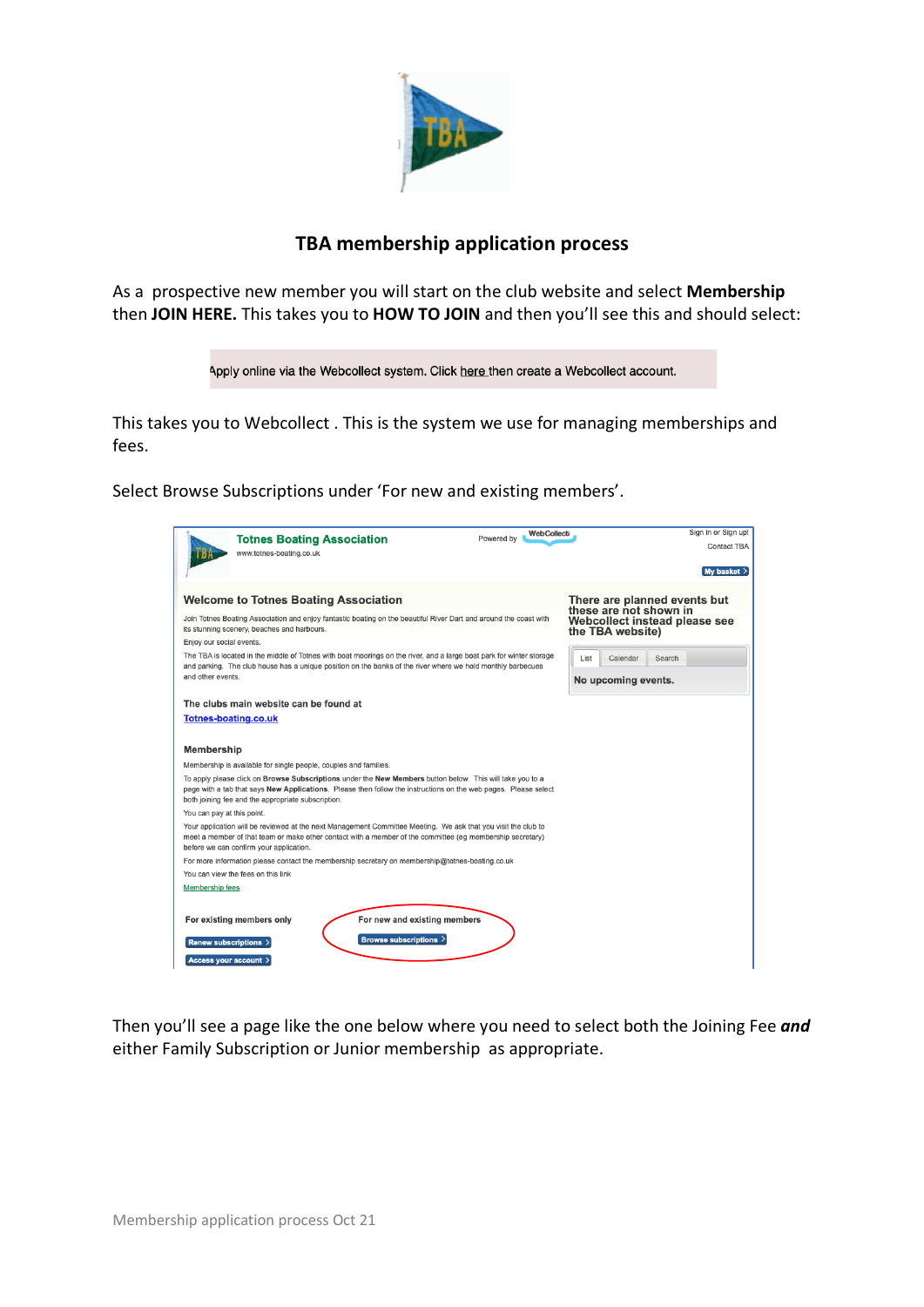|                                                                                                                                                                                                                                                                                        | <b>Totnes Boating Association</b><br>www.totnes-boating.co.uk                                                                                                                                                                                                                                     |                           |                                                                                                                                                                                                                                                                 |                                  | Powered by                       | <b>WebCollect</b>                  |                                  |                                                          |  | Sign in or Sign up!<br>Contact TBA<br>My basket $\left.\right>$ |
|----------------------------------------------------------------------------------------------------------------------------------------------------------------------------------------------------------------------------------------------------------------------------------------|---------------------------------------------------------------------------------------------------------------------------------------------------------------------------------------------------------------------------------------------------------------------------------------------------|---------------------------|-----------------------------------------------------------------------------------------------------------------------------------------------------------------------------------------------------------------------------------------------------------------|----------------------------------|----------------------------------|------------------------------------|----------------------------------|----------------------------------------------------------|--|-----------------------------------------------------------------|
| <b>Subscriptions</b><br>Membership fees                                                                                                                                                                                                                                                | Existing members $\frac{1}{2}$ Renew > your subscriptions here.<br>Membership categories and annual subscription charges are detailed below.<br>To see a guide on using webcollect to join the club click here<br>To see a guide on using webcollect to renew your existing membership click here |                           |                                                                                                                                                                                                                                                                 |                                  |                                  |                                    |                                  |                                                          |  |                                                                 |
| New applications                                                                                                                                                                                                                                                                       |                                                                                                                                                                                                                                                                                                   | Annual membership         | Moorings & storage                                                                                                                                                                                                                                              |                                  | Winter storage & craning         |                                    | Commodores charity               |                                                          |  |                                                                 |
| for joining the club -<br>you need to select this<br>and the family (or junior) membership<br>subscription.<br>THIS FORM IS ONLY FOR NEW MEMBERSHIP<br><b>APPLICATIONS - EXISTING MEMBERS RENEWING</b><br><b>SHOULD GO TO THE TAB THAT SAYS 'Annual</b><br>subscription renewal' ABOVE |                                                                                                                                                                                                                                                                                                   |                           | This includes any children up to<br>their 18th birthday (after that they<br>need Young Persons membership). Please given DOB for all children.<br>Reduced pricing in first year (renewals at full price)<br>Full year price:<br>£90<br>Standard<br>subscription | $1/4 \Rightarrow$<br>30/6<br>£90 | $1/7 \Rightarrow$<br>30/9<br>£66 | $1/10 \Rightarrow$<br>31/12<br>£44 | $1/1 \Rightarrow$<br>30/1<br>£22 | Add to basket $>$<br>$31/1 \Rightarrow$<br>31/3<br>£90 * |  |                                                                 |
|                                                                                                                                                                                                                                                                                        |                                                                                                                                                                                                                                                                                                   |                           |                                                                                                                                                                                                                                                                 |                                  | * Includes following year        |                                    |                                  |                                                          |  |                                                                 |
|                                                                                                                                                                                                                                                                                        | Young person End Date: 31st March<br>For those aged between their 18th                                                                                                                                                                                                                            |                           | Standard subscription £10<br>pro-rata price for 1/10 ⇒ 31/12                                                                                                                                                                                                    | Add to basket >                  |                                  |                                    |                                  |                                                          |  |                                                                 |
| and 26th birthday on 1st April.                                                                                                                                                                                                                                                        | These members need to complete a<br>membership form in their own<br>name, not part of a family one.<br>Reduced pricing in first year (renewals at full price)                                                                                                                                     |                           |                                                                                                                                                                                                                                                                 |                                  |                                  |                                    |                                  |                                                          |  |                                                                 |
| Full year price:<br>£22                                                                                                                                                                                                                                                                | $1/4 \Rightarrow$<br>30/6                                                                                                                                                                                                                                                                         | $1/7 \Rightarrow$<br>30/9 | $1/10 \Rightarrow$<br>31/12                                                                                                                                                                                                                                     | $1/1 \Rightarrow$<br>31/3        |                                  |                                    |                                  |                                                          |  |                                                                 |

You must select both the joining fee *and* Family Subscription (or Young Person subscription).

Put both in your basket then checkout.

If you are not already a member on Webcollect you will then be asked to sign up. This will take you through the forms to collect your address etc and also the club's membership application form (one for each family member).

After completing the form(s) you will see a page like the one below. Choose how you want to pay then select **Place order**

| www.totnes-boating.co.uk                                 | <b>Totnes Boating Association</b>                                                   | <b>WebCollect</b><br>Powered by |                                                                        |                                                   | Contact TBA   |
|----------------------------------------------------------|-------------------------------------------------------------------------------------|---------------------------------|------------------------------------------------------------------------|---------------------------------------------------|---------------|
|                                                          |                                                                                     |                                 |                                                                        |                                                   | My basket $>$ |
| <b>Checkout &gt; Order confirmation</b>                  |                                                                                     |                                 |                                                                        |                                                   |               |
|                                                          | Please check the details of your order or make any changes. Then click"Place Order" |                                 | Order summary                                                          |                                                   |               |
| There are several payment options when using Webcollect. |                                                                                     |                                 | 2 item(s)                                                              |                                                   | £97           |
|                                                          | Direct bank transfer is the preferred, simplest and cheapest method of payment.     |                                 | Order total                                                            |                                                   | £97           |
| Order items                                              |                                                                                     |                                 | Pay by<br><b>Bank Transfer</b><br>Cheque <sup>2</sup><br>Place order > | Online Direct Debit<br>Surcharge of 1.5% applies. |               |
| Product                                                  |                                                                                     |                                 |                                                                        | Form                                              | Price         |
| Joining fee - One off joining fee                        |                                                                                     |                                 | Remove                                                                 |                                                   | £53           |
| Family subscription - Standard subscription              |                                                                                     |                                 | Remove                                                                 |                                                   | £44           |